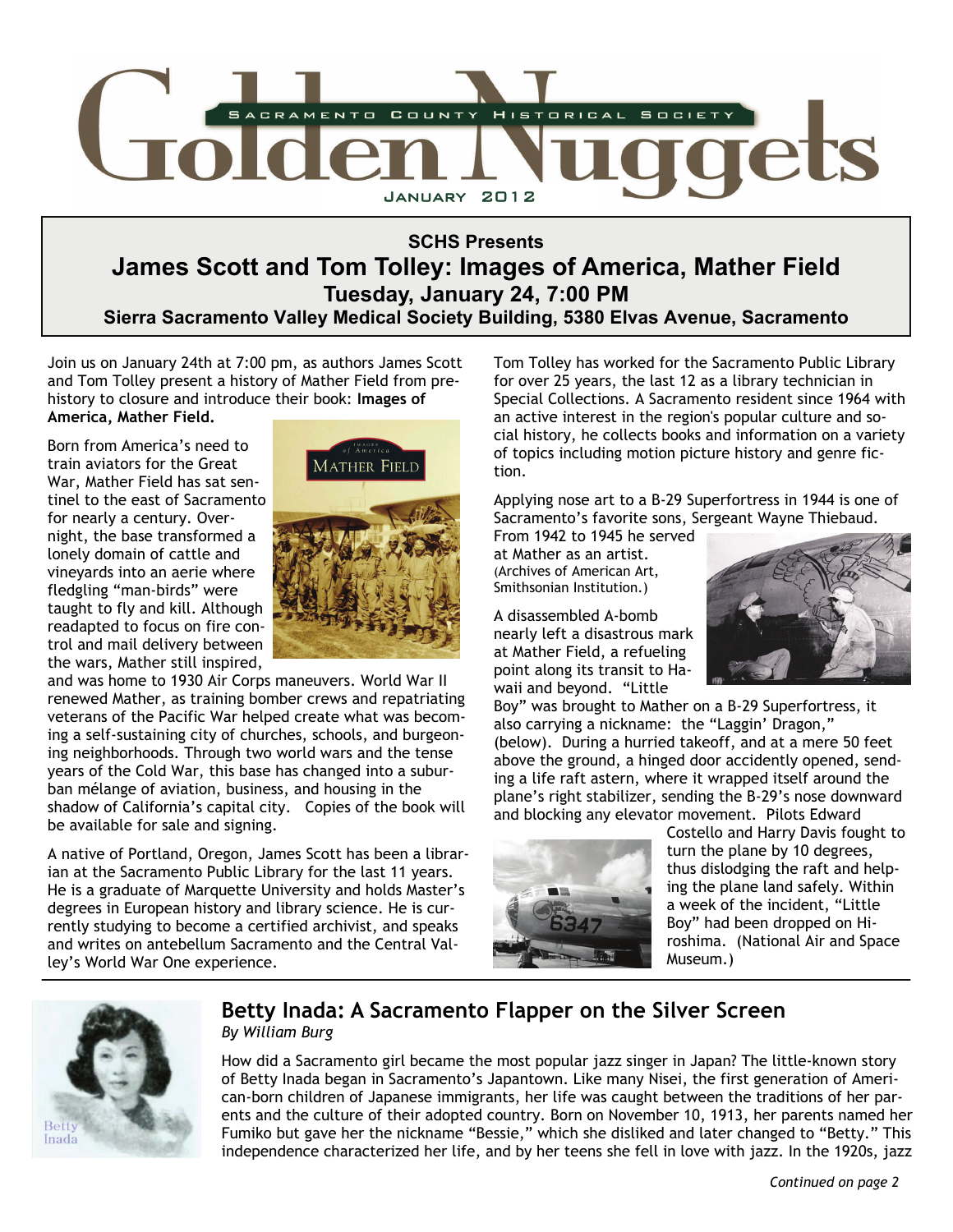## Betty Inada: A Sacramento Flapper on the Silver Screen *(cont'd from front page)*

was wild, disobedient music considered responsible for the downfall of American morals, but kids like Betty loved it. Adopting flapper fashions, short hair with celluloid barettes and short skirts with rolled-down stockings, Betty's style



shocked her parents and more traditional Nisei youth but made her a popular figure in the local jazz scene.

Sacramento's Japantown was large enough to have its own bands, like Richard Okumoto's "Night Hawks," and its own venues, like the M

Street Café. Because many were illegal speakeasies, and due to the relative isolation of Japantown even from the rest of Sacramento, the locations of these venues are poorly documented and little-known. Bands like the Night Hawks also played in nearby Japanese farm communities like Florin and Walnut Grove, shocking and delighting Nisei farm kids with their big-city sounds. Young women like Elizabeth Murata, saxophone player for the Night Hawks, were a small but active part of this musical community. Betty Inada's

mother played samisen and performed traditional Japanese dances, and while she may have frowned on her daughter's choice of music, she shared her love of performance. Betty joined the Los Angeles vaudeville troupe of Fanchon & Marco, but her real ambition was singing, not



dancing in a chorus line or performing acrobatics as part of a stereotypical "Oriental" stage act. But there was little room in the United States for a Japanese lead vocalist, even in the radical world of jazz.

Betty may have been inspired to look beyond American shores by a fellow Sacramentan, Agnes Miyakawa, who followed the example of Josephine Baker and moved to Paris, singing "Madame Butterfly" at the National Opera Comique Theater in 1931. In early 1933, Betty's friend Fumiko Kawabata moved from Los Angeles to Japan to sing in Tokyo clubs. Having a friend already in Japan helped Betty ease her parents' fears about moving so far away, and on June 9, 1933 she headed for Japan at age 19, despite the fact that she could barely speak Japanese.

Betty's inexperience with Japanese language and culture, and competition from many other Nisei in Japan also seeking stardom, a phenomenon called bata-kusai (literally "reeking butter"), made her start in Japan difficult, but she found a way to set herself apart. Due to the limits of 1930s microphones, Tokyo jazz singers often used a megaphone to be heard over the orchestra. Not wanting to hide her beauty behind a megaphone, Betty developed a vocal style more like shouting than singing. Soon she made her mark on the Tokyo jazz scene and secured a recording contract with Columbia Records of Japan. Betty's bold, brash stage performances shocked even urbane Tokyo audiences. After a hula performance at the Columbia Record Company's All-Star Cast Show, she was visited by the Tokyo Vice Squad and charged with public indecency, who accused her of performing a shiri furi dansu ("butt shaking dance.") She managed to explain the significance of traditional Hawaiian dancing to the vice officers, who dropped the charge.

In June of 1934, Betty returned to California as a star of the Ginza club circuit. After three months at Paramount Studios in Los Angeles, she had a farewell party in Sacramento on November 7. Upon her return to Japan, she sang and danced in her first movie, Odoriko Nikki ("A Dancer's Journal") followed by her starring role in Hodo no Sasayaki, "Whispering Sidewalks." This musical feature film told a semi-fictionalized story of Betty's experiences in Japan, as an American who comes to Tokyo to seek her fortune, overcoming adversity before achieving fame. This role secured Betty her place as the most popular female jazz singer of prewar Japan.

During World War II, Betty remained in Japan, teaming with top vocalist Kazuko "Dick" Miné in 1940. Together they toured Japan and performed for Japanese troops and civilians in China and the Sakhalin Peninsula. After the war they sang with the Stardusters, a Tokyo big band. She recorded and performed in Japan through the 1950s, gradually abandoning the brashness of her wild youth for a more mature, dignified style. She briefly returned to Sacramento in 1958 to open a Japanese restaurant. By that year, there was little left of Sacramento's old Japantown, demolished by the redevelopment project that created Capitol Mall. Betty moved to Los Angeles where she married Cecil Silva and opened a hamburger stand, later working at a photo studio. She returned to Tokyo in 1979 and 1991, both times to sing at events honoring her old stage partner Dick Miné.

Betty died in November of 2001, after being interviewed in 1993 for George Yoshida's book on Japanese jazz, Reminiscing in Swingtime. In that book, she was quoted: "I have no regrets. I did what I wanted to do in my own small way." A copy of Whispering Sidewalks still exists at the UC Berkeley Pacific Film Archive, shown at the 2008 San Francisco International

#### SACRAMENTO COUNTY HISTORICAL SOCIETY

**2010-2011 Board of Directors** President: Patricia Turse Vice President: William Burg Corresponding Secretary: Illa Collin Treasurer: Dan Winkelman History Consortium: Dr. Bob LaPerrière

**Members-at-Large** Maryellen Burns-Dabaghian, Clare Ellis, Tom Herzog, Greg Voelm, Greg Wellman, and Lisa Wire

**Membership**: Jenan Saunders

#### GOLDEN NUGGETS

Published at least bimonthly, September to June Editorial & Layout: William Burg, Maryellen Burns-Dabaghian, Joy Gee Email: *info@sachistoricalsociety.org*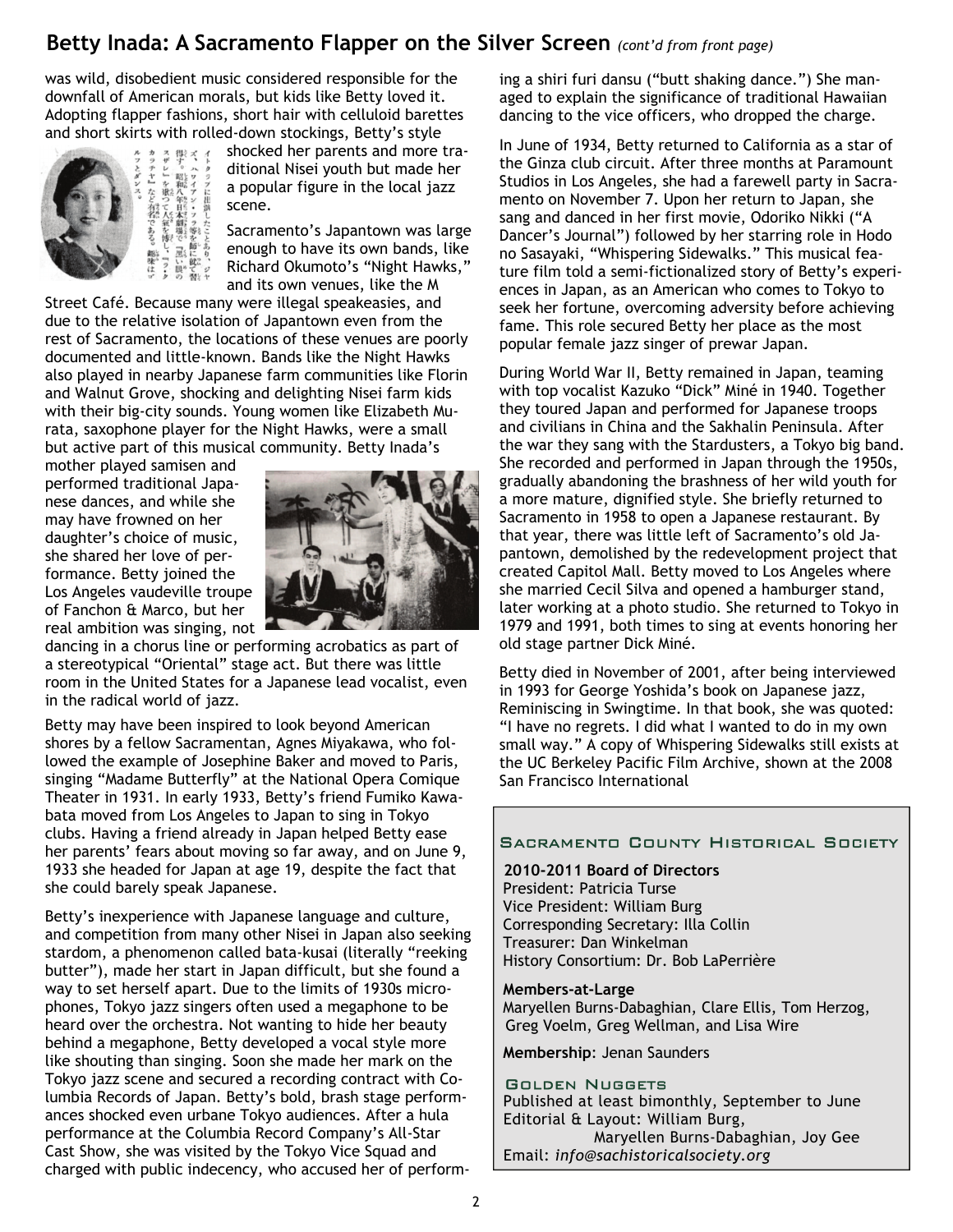## **MARK YOUR CALENDAR FOR UPCOMING SCHS EVENTS**

James Scott and Tom Tully, from special collections at the Sacramento Public Library, will present **A History of Mather Field**, and introduce their newly released Arcadia book **Tuesday, January 24, 2012**, 7:00 PM. Two interesting footnotes: The majority of America's military navigators were trained at Mather from the fall of 1941 until April 1993 and many images included in the book are the works of world-renowned Sacramento artist Wayne Thiebaud.

#### \* \* \* \* \* \*

*Mead Kibbey* has "seldom, if ever passed up on opportunity to champion Alfred A. Hart as an artist whose life and work should be better known today." Mead will share his obsession and Hart's photography of the Central Pacific Railroad on **February 27th**, at 7 pm, during the February Meeting of SCHS, at the Sierra Sacramento Valley Medical Society Building, 5380 Elvas Avenue, Sacramento.

\* \* \* \* \* \*

*March* is the month when the Sacramento County Historical Society recognizes achievements for the prior year in history education, historical preservation, publications, and the occasional individual or organization. This year we're shaking it up a bit, and adding some entertainment by the Harley White Orchestra, possibly dancing, and a unique presentation of never before seen photographs of the **Zanzibar Club**, an African-American jazz club on M Street that featured musical greats Count Basie, Duke Ellington, and Dinah Washington. The photographs were discovered by collector Keith Burns, who is working with noted historian Clarence Caesar to create a book and possible new media documentary on black jazz in the region. This year's event will be at the Dante Club on March 27<sup>th</sup>, 2330 Fair Oaks Blvd from 5:30 to 10:30 pm.

\* \* \* \* \* \*

*Melanie Smith* is a teacher, writer, choreographer, and actor who has directed a wide range of equity, college and community theater productions. She will facilitate a panel discussion with other theater folk on the History of Sacramento Theater, on **April 24<sup>th</sup>**. The conversation will cover the beginnings of theater during the Gold Rush, lecture circuits by Mark Twain and others, to the grand palaces in the county that housed Vaudeville and Burlesque to more modern times. Event will be held at the Sierra Sacramento Valley Medical Center Building at 7 pm .

We have so many options for May and June, we're not yet decided what programs to select. Ideas include possible daytime walking tours, collaborating with the Sacramento Public Library on a series of talks about Sacramento in the thirties, or a Delta boat tour. We'd like your input for programs for the rest of the year. If you know of interesting speakers or activities that our members would enjoy email us at:

\* \* \* \* \* \*

[editor@sachistoricalsociety.org,](mailto:editor@sachistoricalsociety.org) call 916-443-6265 or drop us a line at P.O. Box 160065, Sacramento, CA 95816-0065.



**Don't Forget to Vote!** 

*Two of the Sacramento County Historical Society board members, Bill Burg and Illa Collin, are up for re-election this year. Enclosed in this newsletter is a ballot. Please mark it and return by* 

*January 24, 2012 to the Sacramento County Historical Society, P.O. Box 160065, Sacramento, California 95816-0065. We also have a vacancy. If you, or someone you know would like to serve on the board, include their name as a write-in candidate. We'll notify the membership of the results in our February newsletter.* 

*William Burg is currently Vice-President, Past President and Secretary of SCHS. He has written three books and several dozen articles on Sacramento history, and works as a historian for California State Parks.* 

*Illa Collin, Recording Secretary, is the longest serving County Supervisor in Sac County history. She appreciates the unique history of California and Sacramento region.*